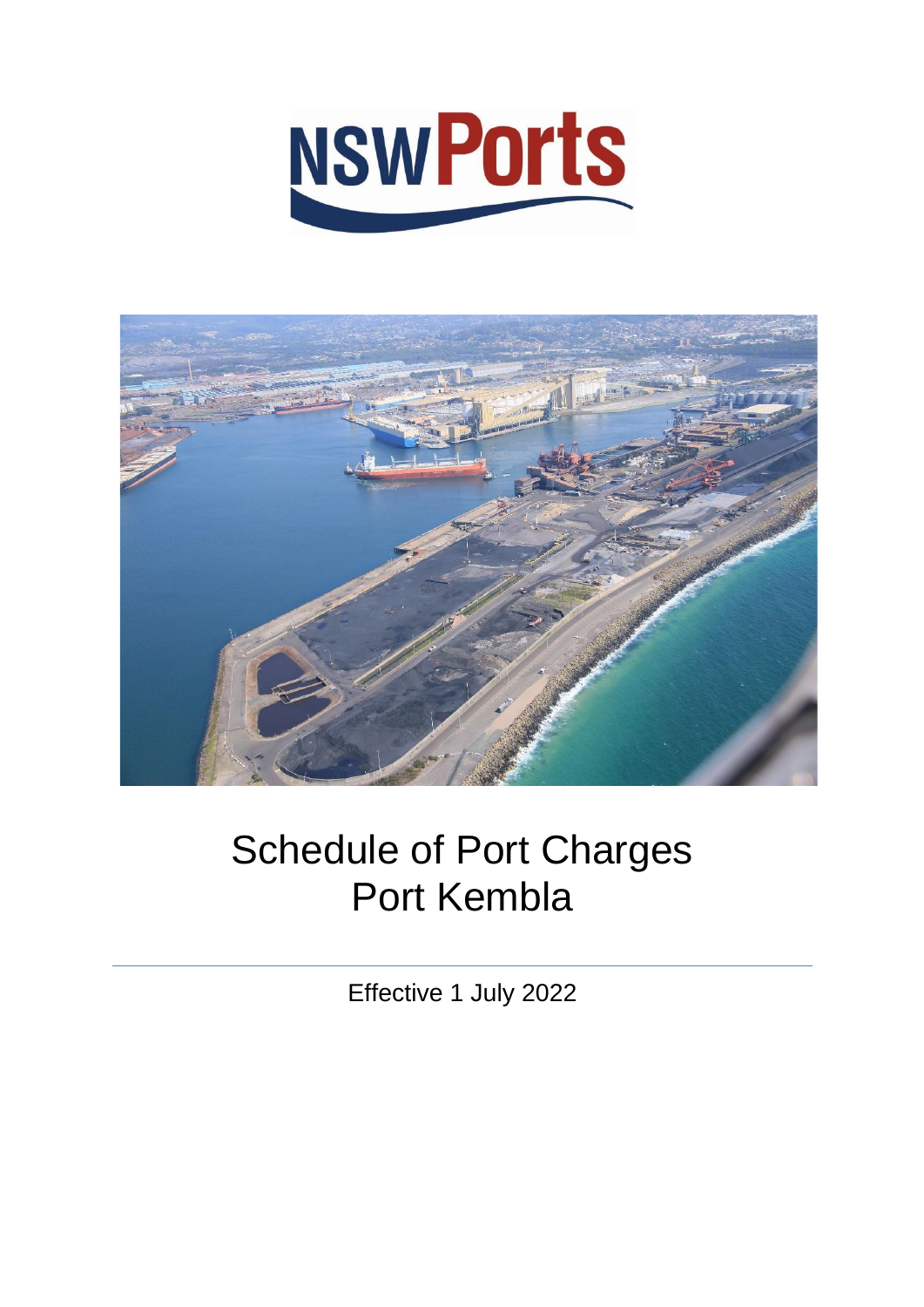

## **Schedule of Port Charges**

## **1. Wharfage Charge**

The Wharfage Charge is payable by the cargo owner, usually via the Customer (or via the Customer's shipping agent).

**Table 1** sets out the Wharfage Charges that apply to containerised cargo, which is charged per 'Twenty Foot Equivalent Unit' (**TEU**).

| <b>Table 1 CONTAINERISED CARGO</b>  |                       |        |                       |
|-------------------------------------|-----------------------|--------|-----------------------|
| <b>Description</b>                  | \$/TEU<br>(excl. GST) | GST \$ | \$/TEU<br>(incl. GST) |
| Full container - Import and Export  | 72.95                 | 7.30   | 80.25                 |
| Empty container – Import and Export | 12.52                 | 1.25   | 13.77                 |

**Table 2** sets out the Wharfage Charges that apply to non-containerised cargo, which is charged per 'Revenue Tonne' (**RT**). A RT is the greater of mass or volume of the cargo measured in units of metric tonnes, cubic metres or kilolitres.

| <b>Table 2 NON-CONTAINERISED CARGO</b> |                      |        |                      |
|----------------------------------------|----------------------|--------|----------------------|
| <b>Description</b>                     | \$/RT<br>(excl. GST) | GST \$ | \$/RT<br>(incl. GST) |
| <b>Bulk Liquids</b>                    | 2.81                 | 0.28   | 3.09                 |
| Dry Bulk                               | 2.58                 | 0.26   | 2.84                 |
| <b>General Cargo</b>                   | 2.58                 | 0.26   | 2.84                 |
| <b>Motor Vehicles</b>                  | 2.58                 | 0.26   | 2.84                 |
| Project Cargo                          | 2.58                 | 0.26   | 2.84                 |

*Please note: For the purposes of Tables 1 & 2, Wharfage Charges for all Transhipped Cargo are*  incurred at 50% of the applicable rate and are payable for both the inward and outward trip. Transhipped *Cargo means cargo that is unloaded from one vessel and re-loaded onto another vessel in Port Kembla within 14 days from the date of unloading.*

**Port Kembla Operations Pty Limited as trustee for the Port Kembla Unit Trust**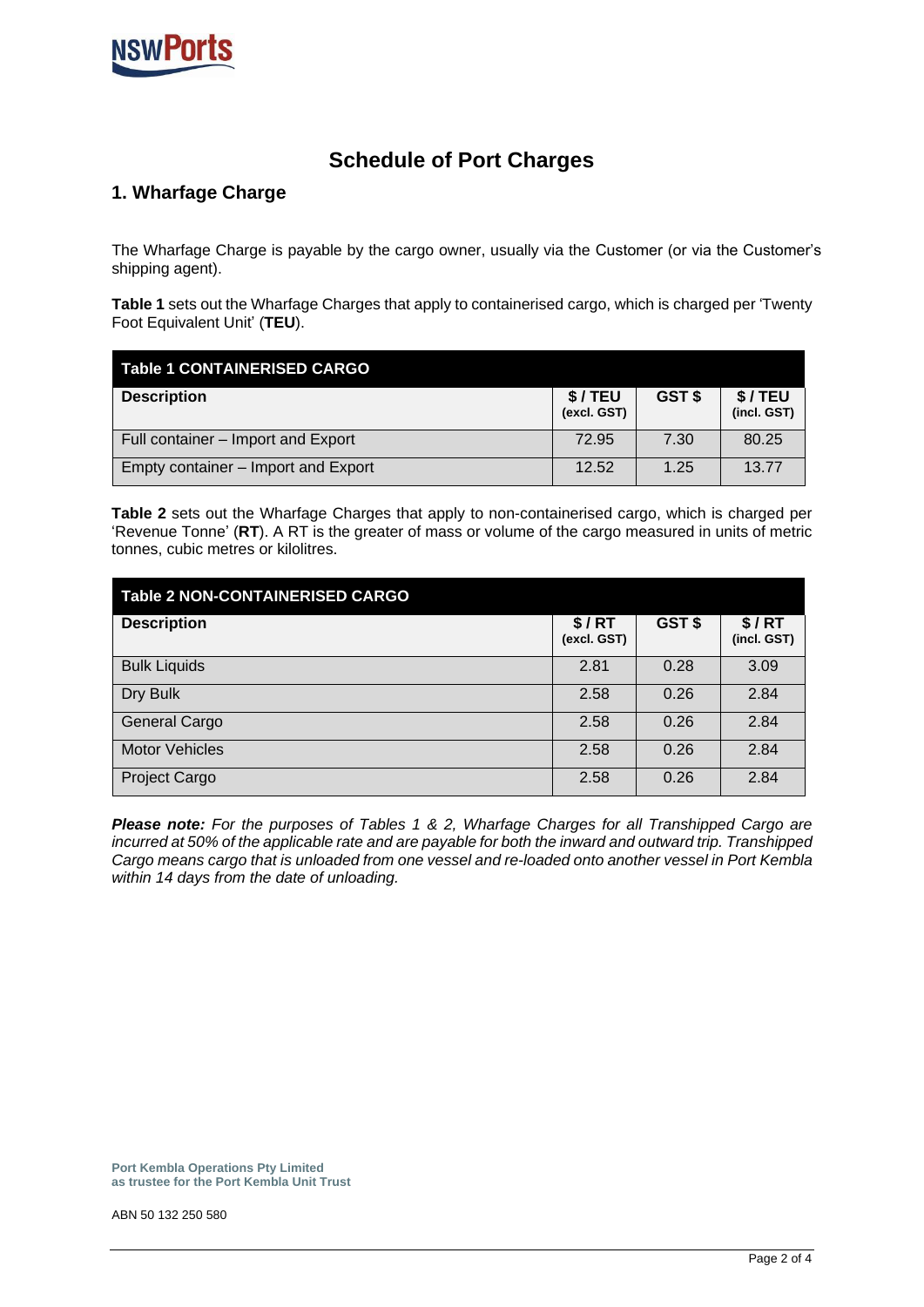

## **2. Site Occupation Charge**

**Table 3** sets out the Site Occupation Charge. This charge is a time-based charge for use of the berths specified in the table. The Site Occupation Charge is calculated on and from the time a Vessel is alongside a berth or its cargo is on the berth, until the time of its departure. A minimum charge of one hour will apply for Vessels occupying a site for less than an hour. A Site Occupation Charge is payable by the Customer, or otherwise the relevant stevedore or occupier of the site/berth.

| <b>Table 3 SITE OCCUPATION CHARGE</b> |                        |       |                        |
|---------------------------------------|------------------------|-------|------------------------|
| <b>Description</b>                    | \$/hour<br>(excl. GST) | GST\$ | \$/hour<br>(incl. GST) |
| Berth 104                             | 437.28                 | 43.73 | 481.01                 |
| Berth 201                             | 589.60                 | 58.96 | 648.56                 |
| Berth 206                             | 312.12                 | 31.21 | 343.33                 |
| Berths 109,110,111,112 & 113          | 437.28                 | 43.73 | 481.01                 |

#### **3. Navigation Service Charge**

**Table 4** sets out the Navigation Service Charge. All commercial vessels (for example cargo, research, piloted fishing vessels and piloted tugs) are required to pay the Navigation Service Charge. This charge is payable by the Customer (usually via the Customer's shipping agent) and is calculated on the Vessel's Gross Tonnage (GT) per port entry. The charge is applied to Vessels greater than 240 GT.

| <b>Table 4 NAVIGATION SERVICE CHARGE</b>                                             |                                |            |                                 |
|--------------------------------------------------------------------------------------|--------------------------------|------------|---------------------------------|
| <b>Description</b>                                                                   | \$/GT/<br>entry (excl.<br>GST) | <b>GST</b> | \$/GT/<br>entry (incl.<br>GST)) |
| BlueScope and Port Kembla Coal Terminal Berths                                       | 0.94                           | 0.09       | 1.03                            |
| Other berths: vessels between 0 to 50,000GT                                          | 0.56                           | 0.06       | 0.62                            |
| Other berths: vessels above 50,000 GT is<br>\$28,000 plus the applicable rate per GT | 1.35                           | 0.14       | 1.49                            |

*Please Note: For vessels entering port for bunker and / or ship repairs, the charge rate is 50% of the charge rate for 'Other berths'.*

#### **4. Other Charges**

#### **Utilities Charge**

Vessels requiring fresh water at the bulk liquid berths will be charged at \$3.93 per kilolitre (excl. GST).

#### **Additional Charges**

From time to time, Customers (or other port users) may be charged additional fees and expenses depending on the additional resources and / or equipment required to load or discharge cargo. These charges will be determined on a case by case basis and will be subject to NSW Ports providing reasonable prior notice.

For cruise passenger vessels coming to Port Kembla, please contact the Business Development Manager at the following email: [Lana.Howell@nswports.com.au](mailto:Lana.Howell@NSWPorts.com.au) for further information and relevant charges.

**Port Kembla Operations Pty Limited as trustee for the Port Kembla Unit Trust**

ABN 50 132 250 580